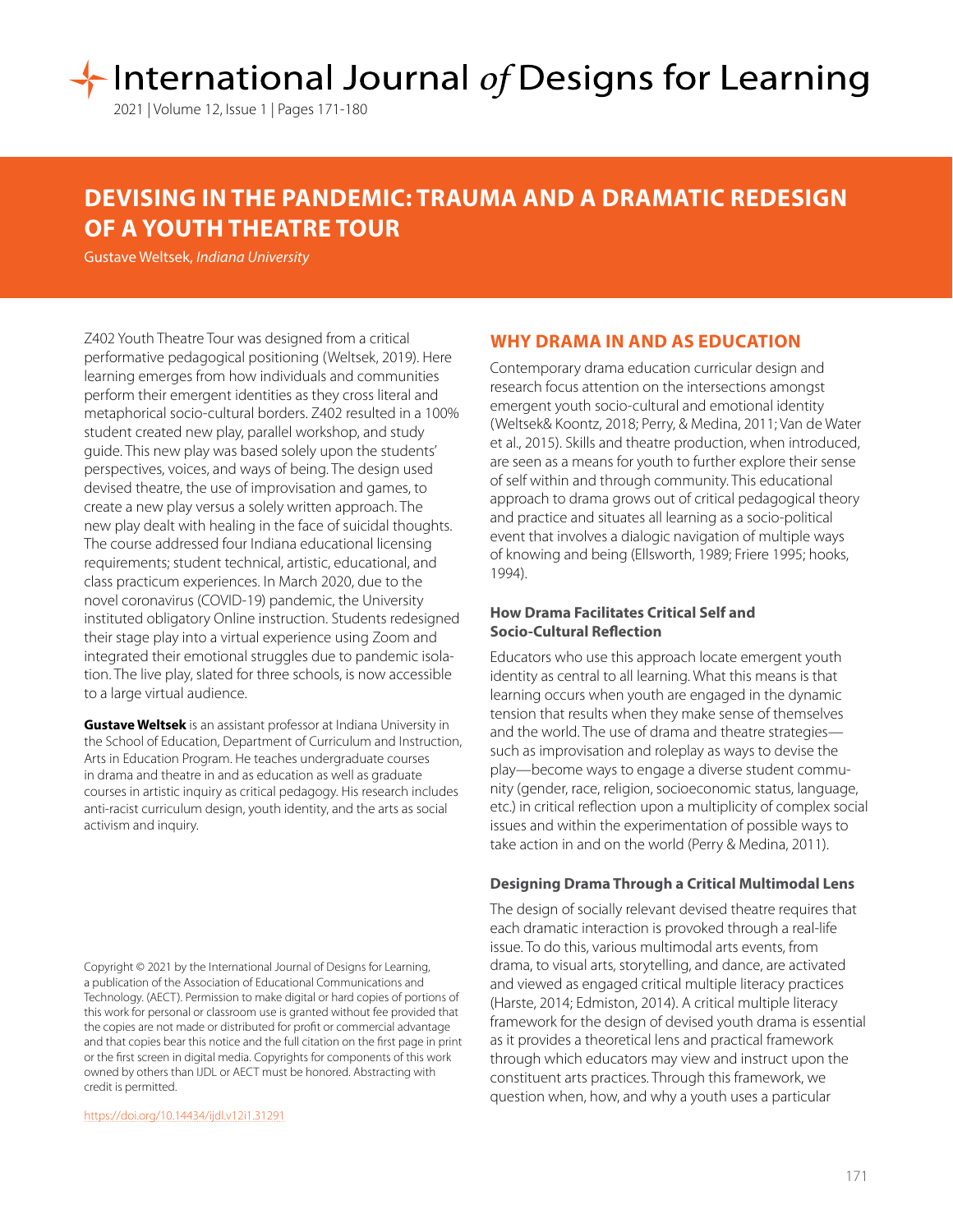modality or art form. This is then viewed as socially relevant individual literacy, which registers as identifiable, definable, and able to be articulated. The use of drama and theatre as a critical multimodal literacy practice opens up spaces for youth to engage in intense critical self-reflection that insists upon the use of different modalities to explore and tell a variety of culturally located stories and lived experiences.

#### **PROGRAM AND COURSE BACKGROUND**

Z402 Youth Theatre Tour is the second course in a series of six courses of a newly developed Secondary Drama and Theatre Addition Licensing program. This 20-credit program was designed to provide undergraduate preservice and in-service education students the opportunity to experience and become knowledgeable with the essential aspects of drama and theatre—by, for, and with young people—from history and theory to design and production. Students who pursue the Theatre License Addition are training to either teach in public or private secondary education or work within drama and theatre education programs in professional, semi-professional, or amateur theatre companies.

**FIGURE 1.** Students' individual mixed medium creations contemplating race, gender, and class.

### **DEVISING PROCESS AND STUDENT-DESIGN FOCUS, PRE-PANDEMIC**

Z402 is the second half of a two-semester course designed to open up a space for students to explore complex socio-cultural issues with an eye on individual and collective critical reflection and growth. The intent of this two-semester course is to introduce the drama education students to a wide variety of devised and applied theatre strategies through an experiential model with the ultimate goal of creating an original play for production within local high schools.

#### **Building Community and Discovering Common Trauma**

The first half of the two-semester course (Z305, Theatre for Young Audiences) was designed to engage the students in embodied community building. The students came to the first day as a group of strangers. Each brought their own set of personal strengths and insecurities. The first half of the semester was spent using drama and arts-based learning strategies to break down the emotional, social, and physical borders between students, ultimately creating a sense of community. The first strategies were drawn from the work of such critical drama educators as Augusto Boal and Theatre of the Oppressed (1985), Dorothy Heathcote and Gavin Bolton (1995), and Cecily O'Neill (1995) for Drama in Education, as well as the improvisation strategies of Viola Spolin (1963). Each strategy used drama to challenge the students to personally reflect upon and collectively work through complex socio-cultural issues. For example, in one of the first multimodal arts-based strategies, the students were invited to create three-dimensional arts pieces that represented how they understood their sense of themselves as raced, gendered, and classed (See Figure 1). This first strategy was designed to start the process of critical self and social reflection using the arts as conduits to and for the expression of those reflections.

As a way to break down the actual physical walls and support the students to become more comfortable with their bodies in time and space, the second half of this strategy invited the students to incorporate their mixed media pieces into living statutes or tableau (See Figure 2). Using their bodies as individual pieces of a collaborative sculpture, the students wove their stories into complex dynamic community narratives. This initial strategy opened spaces for critical reflection, as well as began the process of using embodied images for the purposes of communication — a fundamental convention for a theatrical production. More, these embodied and socio-emotional engagements opened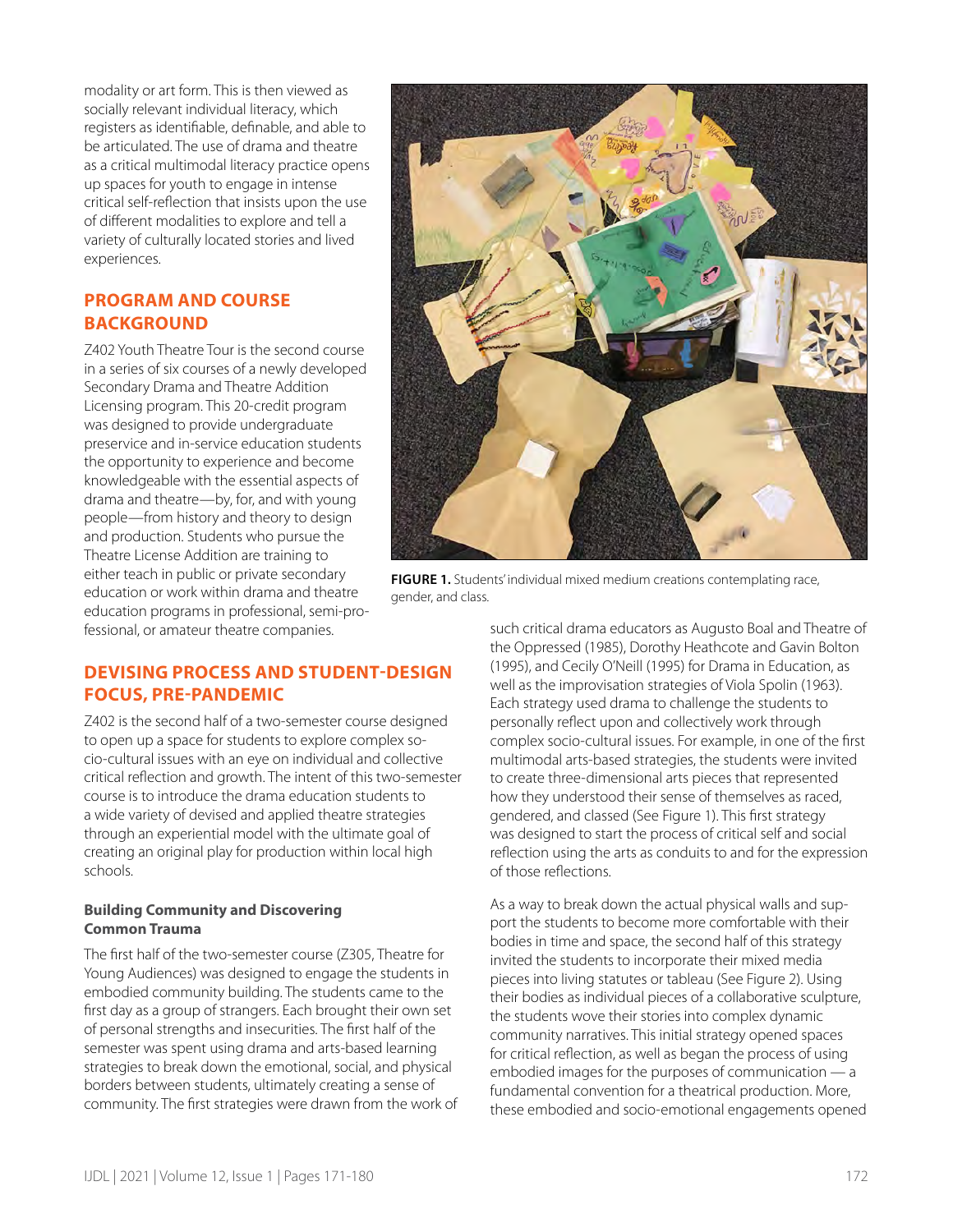the students up to each other and formed a community of complex and vulnerable individuals.

This initial strategy was followed with a series of embodied and multimodal engagements. Each strategy continued to challenge the students to think in more complex and meaningful ways about how they saw themselves in, of, and as an active participant in and upon the world. The final strategy of Z305 was designed to bring this group of strangers together as a creative collective. The impulse was to locate a common issue across the students' lives that would become the central theme of their original play. In the role of playwrights, they were invited to write a two or three-paragraph monologue that shared a story that was deep and personal, but not so personal that they would be uncomfortable sharing and having it critiqued by the class. Of the eight students, seven wrote monologues that shared their individual experiences with either suicidal thoughts or actual attempts to kill themselves. The eighth student wrote about gun violence. The common issue of teen suicide was apparent and became the central theme for the play to be written the following semester.

This group that had only three months ago been complete strangers had become a complete community of support, empathy, and care. Z305 had become a safe space where they could openly share some of their deepest emotional joys and sorrows. It was also a physically safe space where they moved freely in and around each other's bodies, seeing their physical self as a way to further connect and communicate.

#### **Exploring Trauma and Script Creation**

In Z402 the focus moved to create an actual script for eventual production. Briefly, the play took place in a dorm room where a group of first-year students gathered to play a game of Dungeons and Dragons (D&D). Each character had various personal issues they were dealing with, from suicidal thoughts to coming out as transgender, to lacking parental support for their chosen career path. Each character developed a D&D character that was the antithesis of their lived experiences. For example, the character Merely was struggling with being transgender and coming out to her friends and family—her D&D character was Jarekk, a toxic male warrior always ready to fight. Similarly, the lead character Ben was suicidal but played the role of the Dungeon Master, the person in a game of D&D in charge of everyone else's fate. Ben's character also played a wide range of incidental D&D characters, each designed to be strong and loved.

To assist us in our own exploration of the trauma of suicidal thought and attempts, the group reached out to several campus centers as well as a professor who specialized in trauma education. The writing of the play now moved from solely being something to present to an audience and emerged as space for the students to explore their own healing — a means to transform their trauma into personal growth. It was the realization that this experience was an opportunity to heal that motivated the group to frame their play within notions of healing. The group felt that there were several theatrical productions out there that approached the topic of teen suicide, such as the Broadway musical Dear Evan Hansen" and the Netflix series "Thirteen Reasons Why", but none that looked at how to heal with the unfortunately common trauma they and their peers lived with.



**FIGURE 2.** Embodied physical collective interactions expanding on the prompt design. of race, gender and class which incorporate the mixed medium arts pieces.

The scriptwriting involved several western design processes such as storyboarding and mapping the trajectory of the characters' growth across the play (See Figure 3). Along with the western style processes, we engaged in more arts-based work. For example, one strategy aimed at character development asked the students to listen to music their character might indulge in during a transformative moment filled with struggle. They were invited to play with objects and or arts materials while they listened to the music. The impulse was not to interpret the music through artful playing, but rather to allow their creative energies to flow freely and let the materials become a conduit for their character's emotions and how the music affected their state of mind (See Figure 4). Other strategies included scene improvisations, tableau work, poetry writing, and visual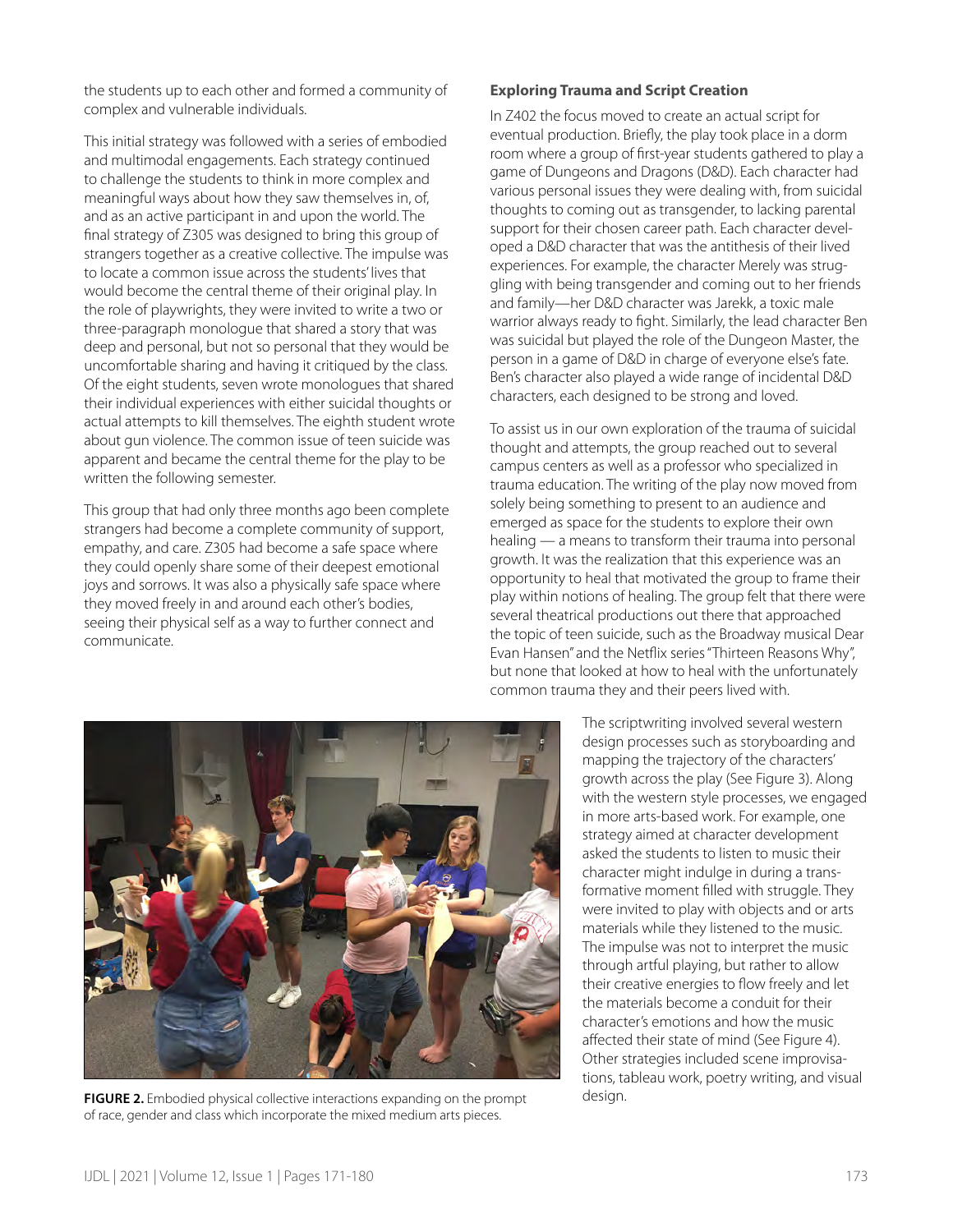

**FIGURE 3.** Student storyboarding and mapping of character trajectories.

#### **Finalizing the Story and Script**

In order for the college students to feel that their play design would actually resonate with the high school audiences a focus group was formed at a local high school. Prior to the focus group the college students decided to ask three general questions:

- 1. What topics would you like to see addressed in a play?
- 2. What don't you like about the plays that are designed for your age group?
- 3. What are your most pressing concerns about leaving high school and entering college?

The data from this focus group became manifest in the script as settings and contexts, and also helped the actors design the specifics of the backstories of various characters. For example, analysis of the data found that being on their own was a space of tension and exhilaration. Similarly, it became apparent that social anxiety about entering into this new space was high. Also, the data showed that the first few weeks ranked high as a defining period with a lot of pressure to establish their sense of self and how they were perceived by others—this provided context for our play. It was also discovered that the high school students in this focus group put a great deal of importance on creating friend groups through party going, club joining, and attendance at other organized or casual social events.

The college students took all this information, and the play "Nat 20 to Heal" was created. The play was finalized and rehearsed. Costumes, lighting, sound and sets were designed. Schools were contacted and performances scheduled. Then came the Pandemic.







**FIGURE 4.** Three examples of arts-based character design.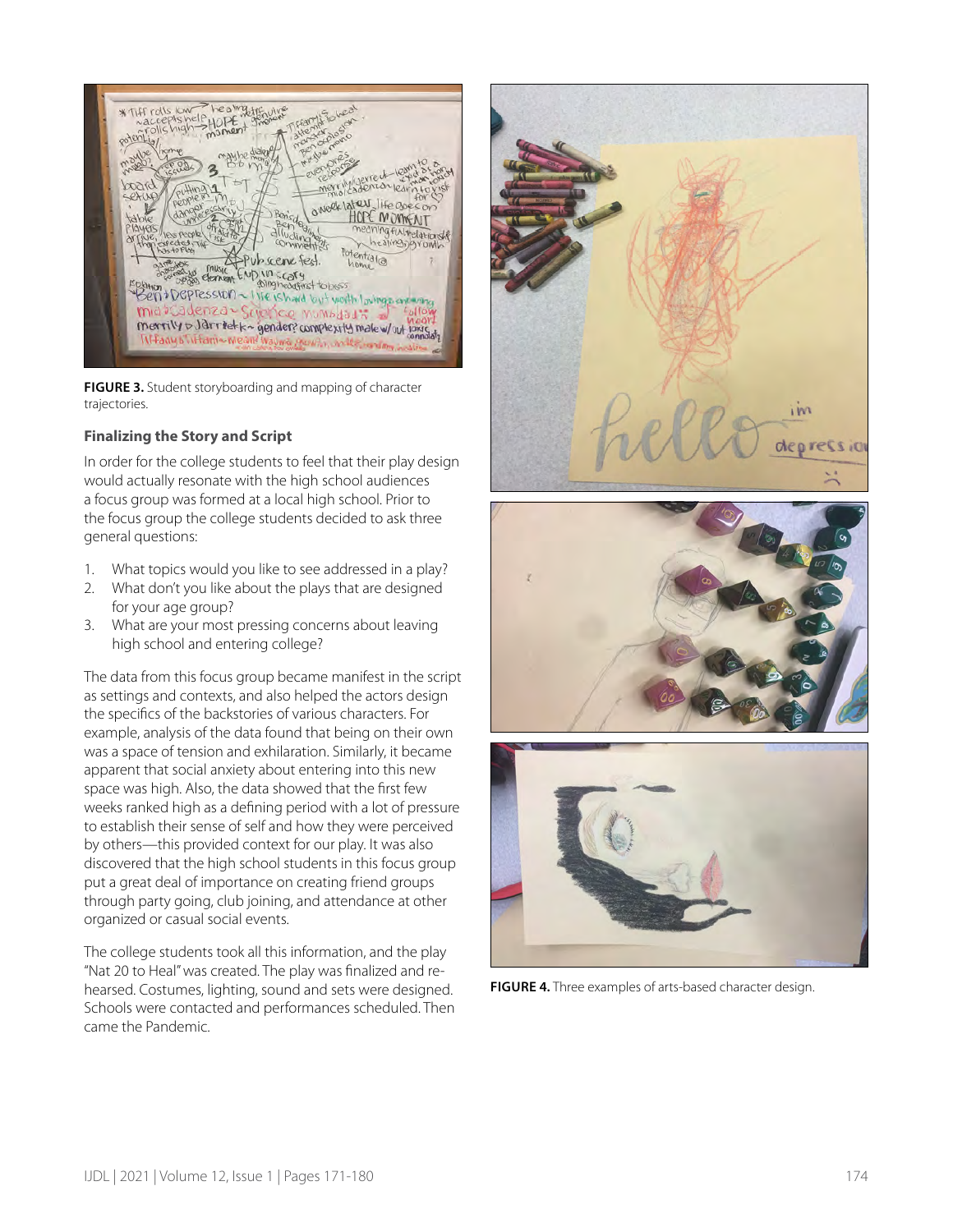#### **DESIGNING A DRAMA IN THE PANDEMIC**

#### **Trauma, novel coronavirus (COVID-19) and Relevancy**

After a year and a half of working face to face, the novel coronavirus (COVID-19) Pandemic struck. The mandate for all classes to be on online left the students devastated, despairing, and wanting to cancel the production. Along with their confusion in the sudden educational delivery shift, fear of novel coronavirus (COVID-19), and disappointment in not being able to tour their new play, the group wondered whether they should redesign their script to directly address the reality of the novel coronavirus (COVID-19) pandemic. Abby, a first year Elementary Education major taking the course as an elective explained.

*I don't know, do we have to make it so on-the-nose Covid related or could we adapt it digitally without necessarily tying in Covid, or do you want to tie in Covid? (Recorded class session).* 

Abby's concern was that the play could actually do more harm than good—further explaining that, "I don't know what the word for it is, but it's like it's good that art can be distanced from your present situation" (Recorded class session). For Abby the play could be a form of escape for the students who saw it, allowing a moment to think about something other than novel coronavirus (COVID-19) for a while. Elaine, a first year Secondary Education major enrolled in the license addition, shared:

*I understand why we would tie in Covid, but does that make it not accessible after Covid? Or do we have to go back and rewrite this after this whole pandemic is over just so we can have it accessible to other audiences? (Recorded class session)*

Elaine's desire for the play to have relevance, post pandemic, was common across the students. They wanted their piece to have a more universal and timeless theme, one they saw in the healing from the trauma of suicidal thought and attempts. Connor, a third year Theatre major, offered an alternate perception and explained.

*Here's my thought, we're writing a show based upon trauma, and working through trauma we're going through a collective trauma right now. And so, to talk about like, serious, serious things, and like not address this serious elephant in the room, I just feel like that there would be like a serious disconnect between us and the kids. (Recorded class session)* 

Conner's position was that this play was going to be shared now with a group of youth who are living within the novel coronavirus (COVID-19) pandemic and addressing it would allow the play to have greater immediacy and in that way making it more relevant for the audience.

I suggested they think about the musical "Rent", produced in the 1990's, which centered on the HIV/AIDS epidemic. "Rent" remains relevant—although specific in its focus on HIV/AIDS, while central to the narrative, allowed the complexity of the human condition to be explored. In a private conversation amongst themselves, Elaine made the compelling argument that swayed the group and explained:

*I may need to retract my statement about it overshadowing like our other complex issue in the fact that this virus has made everyone on edge and a little bit more bold. So it may work to our advantage why all of this conflict is happening so fast when you (The Characters) get to know each other.… if we can find a way to work that in, that makes that make a little bit more sense because I know we were talking about how quickly we got to some of the conflicts and how that didn't seem natural. (Recorded class session)* 

Elaine's point was that the initial design of the play was flawed. The tension and conflict which propelled the plot forward and directed the dialogue felt unnatural and came out of nowhere. Her socially derived observation of the ways that the quarantine added anxiety and caused many to lash out provided the group with the perfect justification for the characters' immediate dive into complex personal issues. This redesign added context and truth to each character's reveal of their deep inner feelings, from meeting online to getting in arguments, coming out as transgender, and confessing suicidal thoughts.

#### **Synchronistic versus Asynchronistic: Creating Authentic Glitches**

Once the students decided to redesign the play for a virtual platform and add elements of the pandemic, their attention shifted to which sort of format they would use: synchronistic or asynchronistic. One pressing problem that would define their choice emerged—how an online production could be as powerful as live theatre. A major obstacle for this transition from live to virtual was the physicality of the play—specifically, they were concerned with not being able to make physical contact with one another. As Elaine explained:

*There's just a lot of physicality in this play and we're going to lose it. So I think that makes this need to remake our writing a lot stronger because I know at least for me, I was reliant on the facts that you feel like, I can physically act, right, and that makes the words more powerful. And so now we have to make sure words are super powerful.*

They worried that there would be a loss of depth if they could not use their entire bodies to express emotions or at best be limited to their faces, upper bodies and hands. Physicality also presented problems in terms of the interactions between characters originally designed to be in the same location working within the context of that location. Now characters had to be redesigned with the quarantine in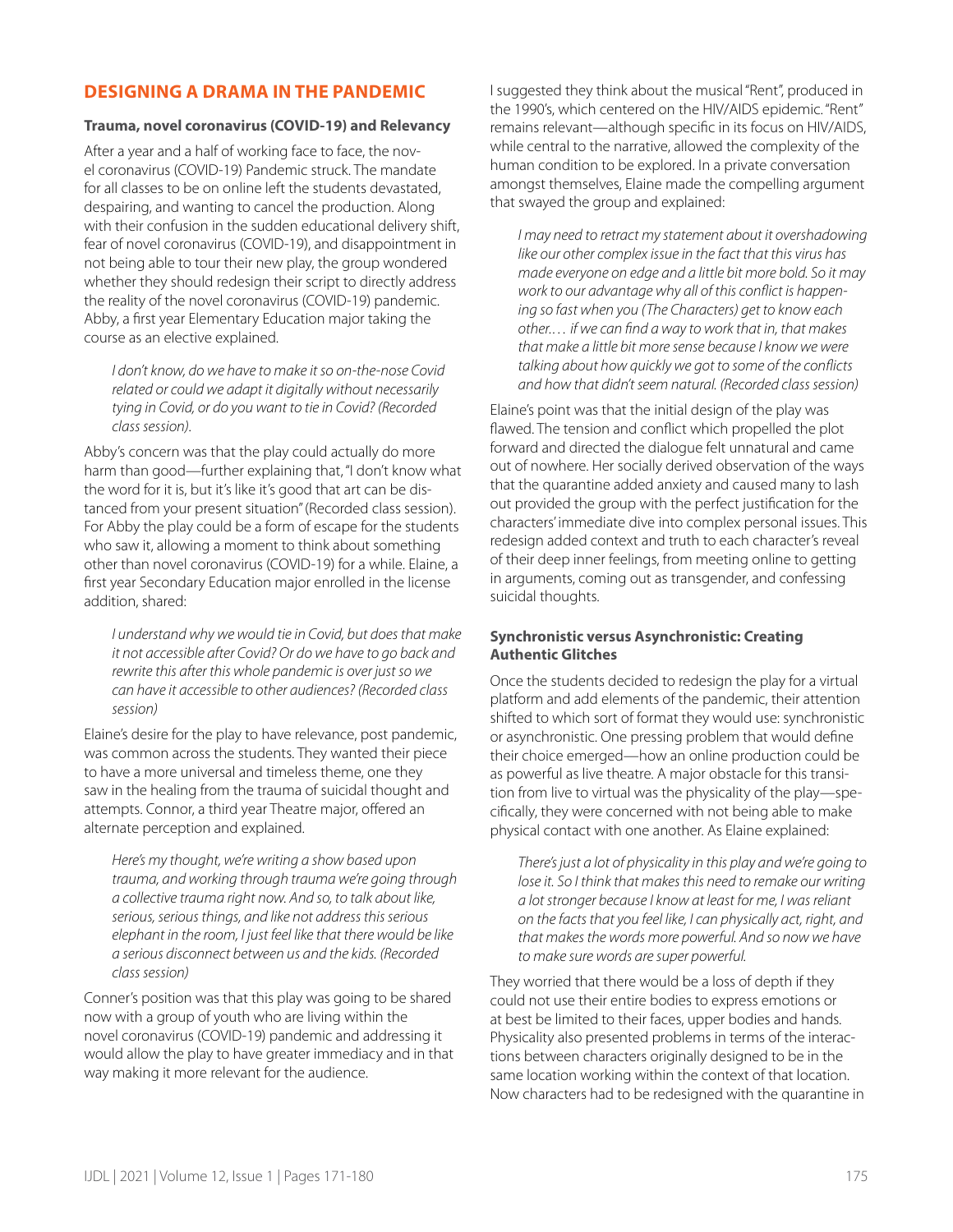mind and rely on separate individual locations being joined within the common virtual platform to provide meaning and context to particular scenarios.

The physicality of the play also affected the staging—or how people and scenes transitioned from one moment to the next. The live play had been designed to incorporate multiple transitions amongst and between scenes. Not only was the virtual platform one central location, but how characters also entered and exited became complicated by the capabilities of the various platforms available to us.

#### **Choosing a Platform**

The university had been using Zoom for all its classes. The students were comfortable and familiar with how it worked, yet they were also very aware of its limitations. The option of switching to Cisco WebEx was briefly considered. Our comparison of the two platforms found them incredibly similar. Both offered Online video conferencing, the ability to record sessions, some sort of breakout room, capabilities to block unwanted users, and a system to chat. One difference that stood out in WebEx was a transcription function that doubled as a closed caption feature. Zoom required that someone type the Closed Captions. Although the transcription and Closed Captions feature would have allowed the students to make the performance accessible to those with audio needs, Zoom was selected. The students felt there was already enough general uncertainty in their lives, specifically in their education. It was a common experience that all their professors were scrambling to make sense of virtual learning, by cutting and adding meetings and assignments as needs and difficulties emerged. The idea of trying to learn a new platform was simply overwhelming.

Once the group settled upon Zoom, the discussion revolved around the reliability of the platform. We were only one week into quarantine and the students' impression of Online Learning was that, aside from the isolation, the worst element was the constant interruptions due to glitches, freezes, or disconnects. When translated to a synchronist theatre experience there was simply no way to guarantee that the performance would not be interrupted. There was also no way to authentically plan for and design the glitches, freezes and disconnects into a real time performance.

Clearly, we would not be able to prevent a freeze or a disconnect even if we recorded the play. However, coupled with the difficulty of planning entrances and exits that helped move the story forward, an asynchronistic approach was seen to be more manageable in so far as it would allow the students greater ability to edit captured footage. The students felt that the glitches and freezes that would occur during the recording would provide the authentic feel they were going for. The idea of multiple takes would allow the

students to select not only the best acting moments, but also the best or least interruptive glitches.

#### **Editing Software and Expertise**

When selecting an editing software, the first consideration was expertise. Only one student had any experience with editing digital recordings and that with the help of her mother. As fate would have it, due to quarantine, the mother was home and agreed to help. The university tech specialist reminded us that we did have access to Kaltura, however the mother was only familiar with WeVideo. WeVideo is a home movie maker that is used by many educators due to its ease of use. The software may be used for recording or editing. As we were using Zoom to record, the ease of footage upload was appealing as was the possibility of recording directly into WeVideo for a dance sequence.

#### **Staging**

Once Zoom and WeVideo were decided upon, the students were able to rework the design of the staging. It was crucial to know which virtual platform and editing software as each brought with them their own possibilities and limitations. As mentioned earlier the lack of being able to move in 3-dimensional time and space made the students focus their redesign upon manipulating the virtual world. Their main goal at this point was to create what appeared to be an authentic Zoom meeting, in so far as they did not want to use WeVideo to create any effect that could not be achieved through Zoom. For example, the original script relied heavily upon the use of the stage convention of the monologue. A monologue is a moment when a character, usually alone, expresses some deep internal thought that is essential to the character's and play's development. The idea that the monologues would have to be lost for realism and authenticity on the Zoom platform created the following dialogue.

*Hana: I just had a thought in relation to Ben, he's not going to be able to do all his stuff by himself anymore. Like* 

*Abby: Like the little aside comments and things.* 

*Reb: Like the monologues we can't really do them unless like we did cheesy dramatics, but I don't know how well that would come off.*

*Abby: So how do we make it clear that Ben is struggling without those things?*

*Connor: We'll have to set it up from the get-go.*

*Reb: Yea more like subtle work, I think. Because like, I mean, I guess if you run it and keep all those like in their head, things. We could like put like a filter or something on the rest of our screens where like wearing black and why and we all like stay frozen or maybe we turn our cameras off. But I feel like that would be really cheesy and weird. I don't know. If I don't know, can we delete our name entirely*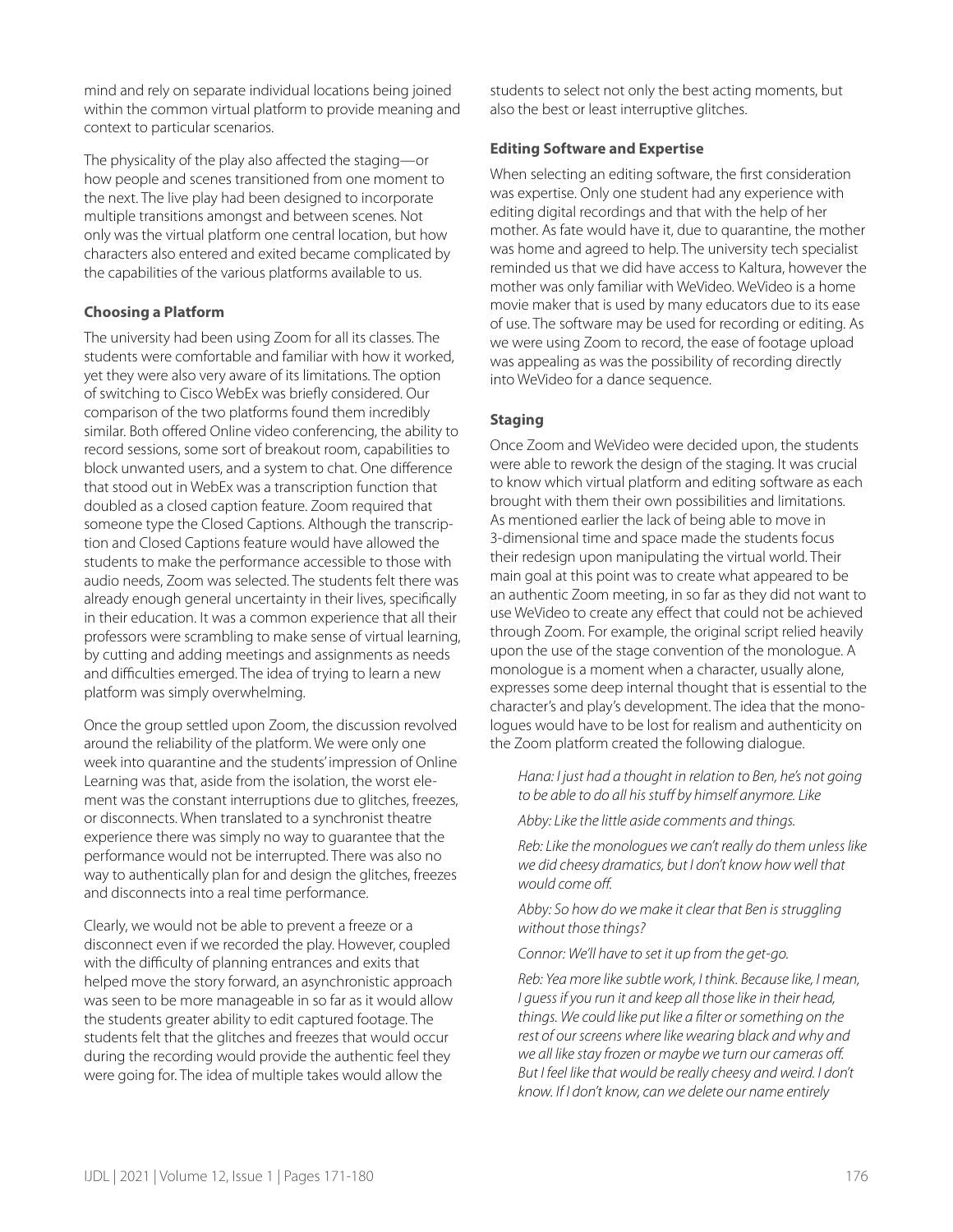*so that if I do this, it's just a black screen. Cuz I feel like if we did that, that could be like that. You have to, but if we want our character names on there, that we would have to go between having our character names there, the bleeding up. But if we're going to edit later, we could edit that out and just edit out having a name on there with like Photoshop or whatever or whatever program we use.*

*Connor: No the only other option that I could think of is if we wanted to add something in the middle, something like a, like a a frickin' monologue or something. Then the only other option that I could possibly think of would be like there being like a server malfunction and like everyone gets booted except for Ben.*

The interaction amongst the students is one of the strongest indications of the pedagogical value of the redesign. This type of intense consideration of theatrical convention, mixed with a desire to use what they had and make something new rather than try to replicate a live performance, stands as a hallmark of their work. There is a long list of possibilities offered by the students from using filters, to blacking out names, to exploiting the frequency and reality of disconnected ZOOM meetings. What ended up being the deciding factor was their need for authenticity. To that end they dropped the convention of the monologue as it did not ring true to their sense of what was real.

### **BRINGING THE REDESIGN TO LIFE**

#### **Rehearsals**

The actual technical production process led to a variety of artistic discoveries. The process for live production involves multiple rehearsals that focus on, not only solidifying acting moments, but also intend to work out staging, sound and lighting. In the redesign to the virtual platform, we eliminated two of those elements, sound and lighting. These were removed from the design of the play to give the feeling that this was a peek into an actual Zoom meeting between firstyear students gathered to socialize through playing a game of Dungeons and Dragons. It was felt that any light or music needed to be as unplanned as real life would be, based upon the individual characters sense of self. As rehearsals went on the use of music was dropped as it was seen as a distraction to the playing of the fictional game. Lighting simply became whatever light the students had in the actual spaces from which they were Zoom-ing.

#### **Green Screen and the Fictional World**

One of the devices of the play was a shift from the real world to the fictional world of the D&D game. Each character had their alter ego in the game. These alternate egos were designed to allow for alternate discourses to appear that would offer opportunities for self-reflection and critical personal



**FIGURE 5.** Real life characters with their fantasy alter egos in Green Screen generated backgrounds. From upper left to right; Mia, Tiffany, Mer, Cadenza, Tiffani (notice the disappearing head), Jarekk, and Ben.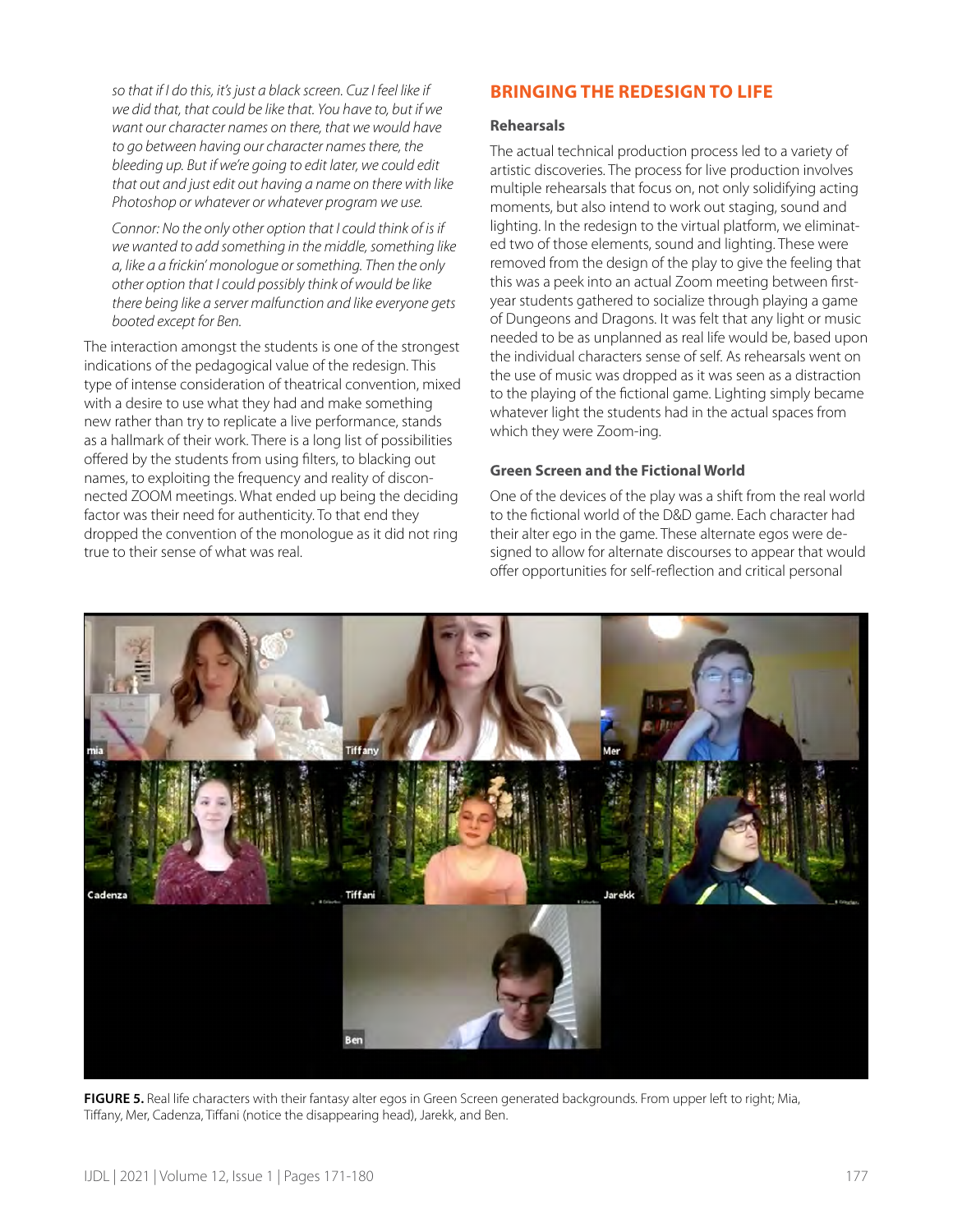change and growth. Whenever these alter egos appeared, the students wanted this moment to embrace fantasy and disrupt their adherence to truth in the overall design. It was rationalized that this juxtaposition of the real world with the world of the D&D game, although disrupting the sense that this was actually happening, created a type of playful rupture within the very intense dialogue. This rupture was positioned as a pause, a moment for audience members who may be empathizing with a particular character or character's stories to step back and consider an alternate narrative.

The larger technical issue became the actual green screen. The students were quarantined in their homes with limited access to material and or funds to acquire materials. This limitation also became a moment of artistic discovery as well as a moment to experiment with the technology. Big on the list was selecting the proper backgrounds for the designated scenes. Artistically this was a rather simple process as there were only four shifts with very definite requirements. The background needs were a rustic wood, an old-time tavern, a castle gate, and an inner chamber. Once the backgrounds were chosen, free versions located, and size proportions agreed upon, it became a matter of individual green screen backdrops and rehearsing how and when students put them up.

Green screen options ranged from bedsheets, to walls, to pieces of plywood. One challenge that presented itself was that several students did not have the proper color and were disappearing. It became a matter of trial and error, until all but one student found an adequate backdrop. Maya played the fun loving, kind, and generous fantasy character Tiffani, the alter ego to Abby's domineering, dismissive and self-absorbed real-life character Tiffany. Maya could not find a backdrop that allowed her to appear, with her head always ebbing in and out of focus fully. Rather than allowing this phenomenon to derail the use of the Green Screen effect the students made the artistic choice that this character, a fantasy sprite would not necessarily need to always be

in perfect focus and the quality of dissolving in and out of reality was perfect (See Figure 5).

#### **Entrances and Exits**

One aspect of theatrical design that helps define the flow, pace, and ultimately the meaning of the play are the ways in which characters enter and exit the stage. In our redesign we looked at the Zoom screen as our stage. We had the option of running the play in Speaker or Gallery. Speaker view places the image of the person speaking on the screen, and Gallery view places all the speakers on the screen. One complication with speaker view is that, unless all participants except the speaker are muted, the images of random participants pop up from time to time due to ambient sounds. As our play required dialogue, it was unwieldy to attempt a full-cast muting and unmuting—we often needed two or more images on the screen at once, we chose to use the Gallery view. Unlike a live play where the actors can enter and exit at specific places on the stage, when in gallery view, Zoom's program defines where people are placed on the screen, or in our case the screen as stage. For example, if we designed the play for Ben to appear in the upper-left corner of the screen, the program would only allow for that if he were to enter the Zoom meeting first. Each consecutive participant would appear from upper left to right, dropping down and repeating the pattern as members entered. As participants exited, the screen would adjust, moving the earliest participant to the upper left. The Zoom placement protocol required that we plan starts and stops, similar to scene cuts in filming. The process was similar to a sliding puzzle. We had to decide where we would cease recording, have characters exit, and then reenter the Zoom meeting in the order we needed them to appear (See Figure 6) and edit the scenes together in WeVideo.

A final aspect that affected our ability to place actors on the screen as we would have them was the ZOOM protocol to always place the host in the upper center on the screen when in gallery view.





**FIGURE 6.** Shift from a full cast shot to a four-character shot, required a cut, full exit of all cast and then re-enter in the order Ben, Mer, Mia, and Tiffany to arrive at the above screen image.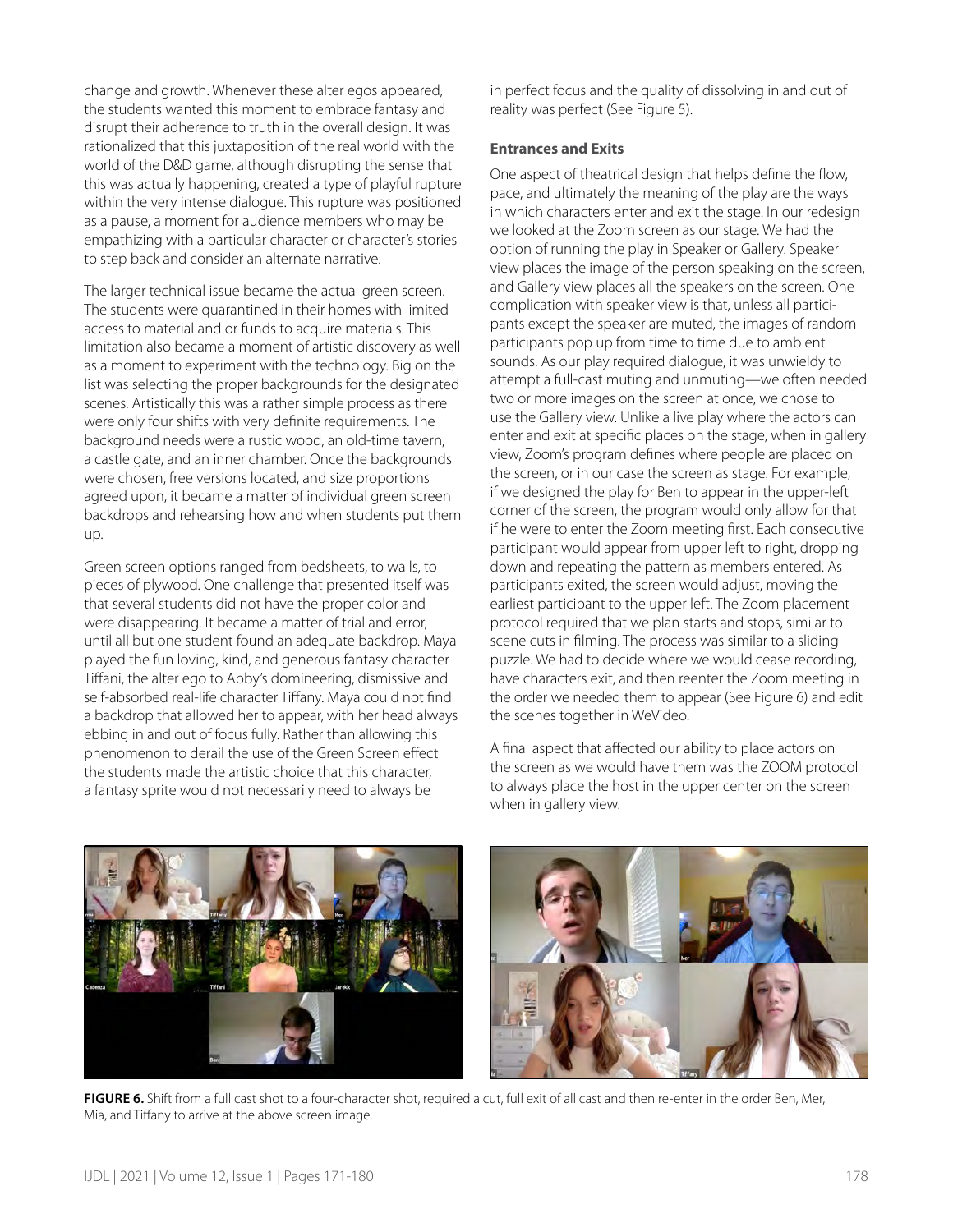

**FIGURE 7.** Circle dance with full cast edited in WeVideo from individually uploaded shots.

#### **Editing and Production**

The editing process in WeVideo occurred outside of class and was volunteer facilitated. The process included uploading the Zoom recording into Google Drive, which was then downloaded and re-uploaded into WeVideo. Other than a dance sequence, the method was very direct. The editor went through the full recording and selected those moments from the multiple takes they felt captured the essence of the play and connected them together. In the case of the dance, the students recorded their individual parts directly into WeVideo. This was done because the choreography of the dance was designed to coordinate all the individual students into a circle with their hands held (see Figure 7). Multiple attempts were made in the rehearsal process to coordinate this dance as a group, but internet glitches prevented a smooth recording. Also, the Zoom Gallery View configuration prevented the circle with all of the cast members together.

### **CONCLUSION**

Overall, the experience of redesigning the play with a virtual platform was positive. The most apparent benefit of this particular experience lay not in the learning of a technical skill, but rather within the shared community. Drama and theatre in and as education is first and foremost about youth identity and providing a space for self-discovery, exploration, and action. This group of students had already dedicated themselves to creating a play that dealt with a very serious issue troubling many in their generation: suicide. The students looked at the creation of the play, not only as an opportunity to connect with their peers through theatre, but as a space for them to explore their own experiences. Creation of the play became a form of healing, of coming to terms with the trauma of either attempting suicide or having suicidal thoughts. It was a way for them to confront the narratives that other popular cultural forms were presenting, deconstruct them, and create their own.

When the pandemic forced the students into quarantine, the redesign process likewise became a space of self and community sharing, discovery, and healing. Perhaps nowhere better was this felt than in Reb, who self-identified as transgender reflected;

*So I mean, I'm back in my room… From my point of view as somebody in that kind of situation right now, it is kind of frustrating, um, like vaguely, just like exhausting to have to go through that every single day, of hearing she/her and this being like, yeah, we're not going to say anything about this cause, this is my life. I'm so tired.*

For Reb the experience of being quarantined forced him into a space where he could no longer be himself. At college Reb was able to more fully embrace, enjoy, and share his identity. The pandemic forced him back home where his identity was not welcome. Mer, Reb's character in the play, was going through the same situation: they were not able to come out to their family. For Reb, the redesign of the play, and being able to share those feelings with his fellow classmates, became a way for him to find healing within the trauma of isolation and loss of personal freedom and identity.